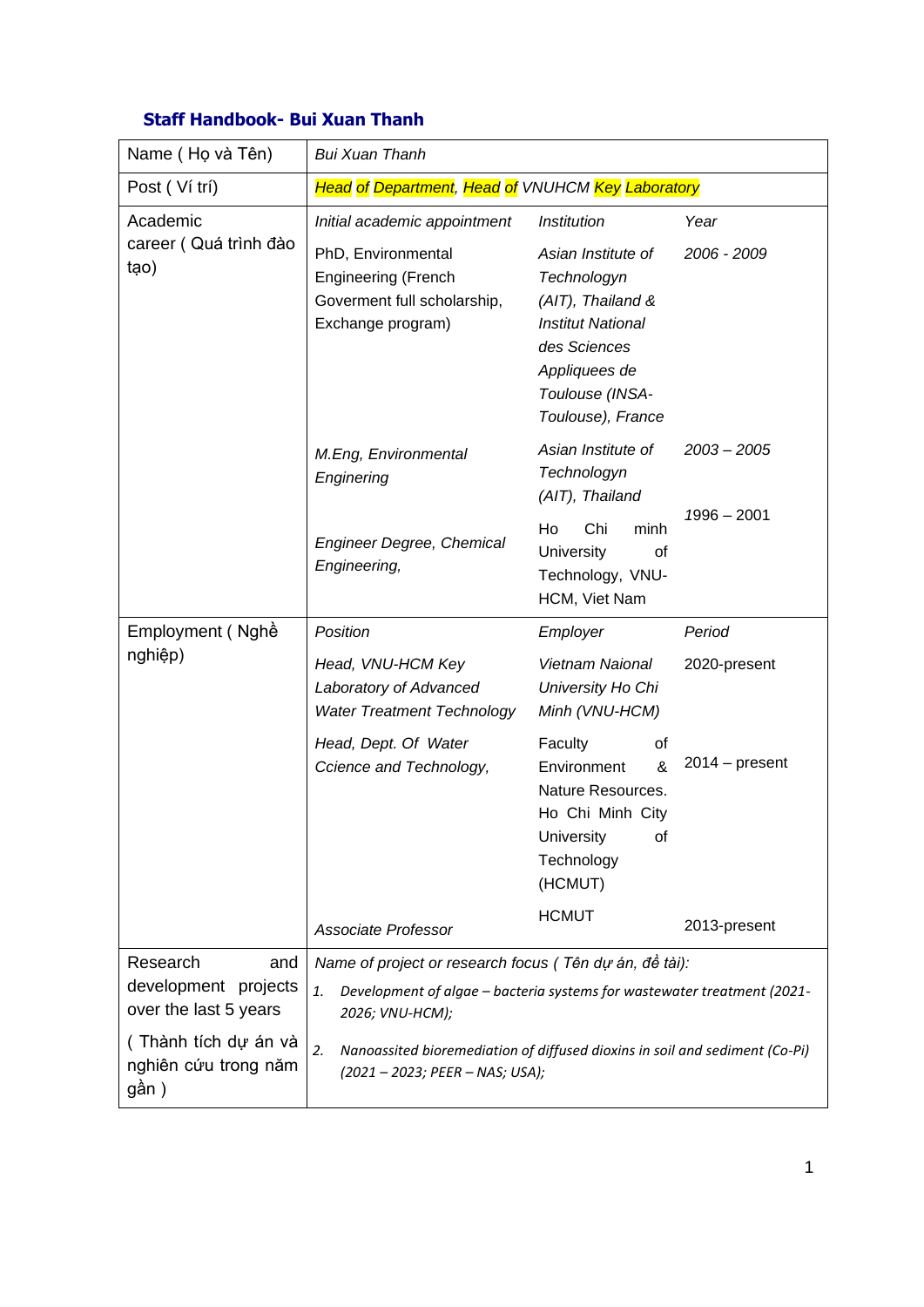|                         | 3. | Testin of F-Cap fiber filtration system for various water source (2021,   |
|-------------------------|----|---------------------------------------------------------------------------|
|                         |    | Kyowakiden, Japan,)                                                       |
|                         | 4. | Developmet of membrane bioreactor coupling with salt tolerant             |
|                         |    | microorganism treating saline wastewater (VNU-HCM; 2020 - 2021)           |
|                         | 5. | Fouling control and Nutrient Removed by Reciprocating Memrane             |
|                         |    | Bioreactor (2020; SATU 2020, Taiwan);                                     |
|                         | 6. | Enhance Organic and Nutrient Removal form Wastewater by Algae             |
|                         |    | Granulation (2020; SATU 2020, Taiwan);                                    |
|                         | 7. | Development of Novel Multifunctional Nanostructured Materials for the     |
|                         |    | Photocatylic Degradation of Emerging Pollutants (Co-Pi as Asean Partner)  |
|                         |    | (2019 - 2020; Asean - India Science & Technology Development Fund)        |
|                         | 8. | International Cooperation on Soil and Groundwater Remediation (2019;      |
|                         |    | Taiwan Association on Soil & Groundwater Environmental Protection &       |
|                         |    | Taiwan EPA);                                                              |
|                         | 9. | Application of energy-saving membrane technology in nutrient treatment    |
|                         |    | and microplastics removal (2018 - 2019; University's Research Project -   |
|                         |    | CARE);                                                                    |
|                         |    | 10. Application of Membrane photobioreactor for wastewater treatment      |
|                         |    | coupling with algae biomass cultivation for production of biomaterials    |
|                         |    | (2019 - 2022; Nafosted, Ministry of Science & Technology - Viet Nam)      |
|                         |    | 11. Energy - efficient water management system for an industrial park in  |
|                         |    | Vietnam (ERWIN), (2018 - 2019; Federal Ministry of the Environment,       |
|                         |    | Germany)                                                                  |
|                         |    | 12. Study on the pilot-scale LENA membrane process treating domestic      |
|                         |    | wastewater and microbial rejection test using Kolon membrane (2017 -      |
|                         |    | 2018, Kolon membrane, Kolon industry, Korea)                              |
|                         |    | 13. Wastewater treatment for Textiles and Dyeing Industrial by Membrane   |
|                         |    | Bioreactor Coupling with Advanced Oxidation Processes (2010 - 2011; JICA- |
|                         |    | Japan)                                                                    |
| Industry collaborations | 1. | Survey, performance evaluation and proposing appropriate technology       |
| over the last 5 years   |    | improvement for 15 wastewater treatment systems of Saigon-Coop            |
| (Hợp tác với doanh      |    | supermarket chain (COOP)                                                  |
| nghiệp)                 | 2. | Improvement of water envirotment of Trang Bang Industrial Part, Tay Ninh  |
|                         |    | province (Trang Bang Industrial Park)                                     |
|                         | 3. | Improvement of Water environment of Le Minh Xuan Industrial Park, Binh    |
|                         |    | Chanh District, HCMC (Le Minh Xuan Industrial Park)                       |
|                         |    |                                                                           |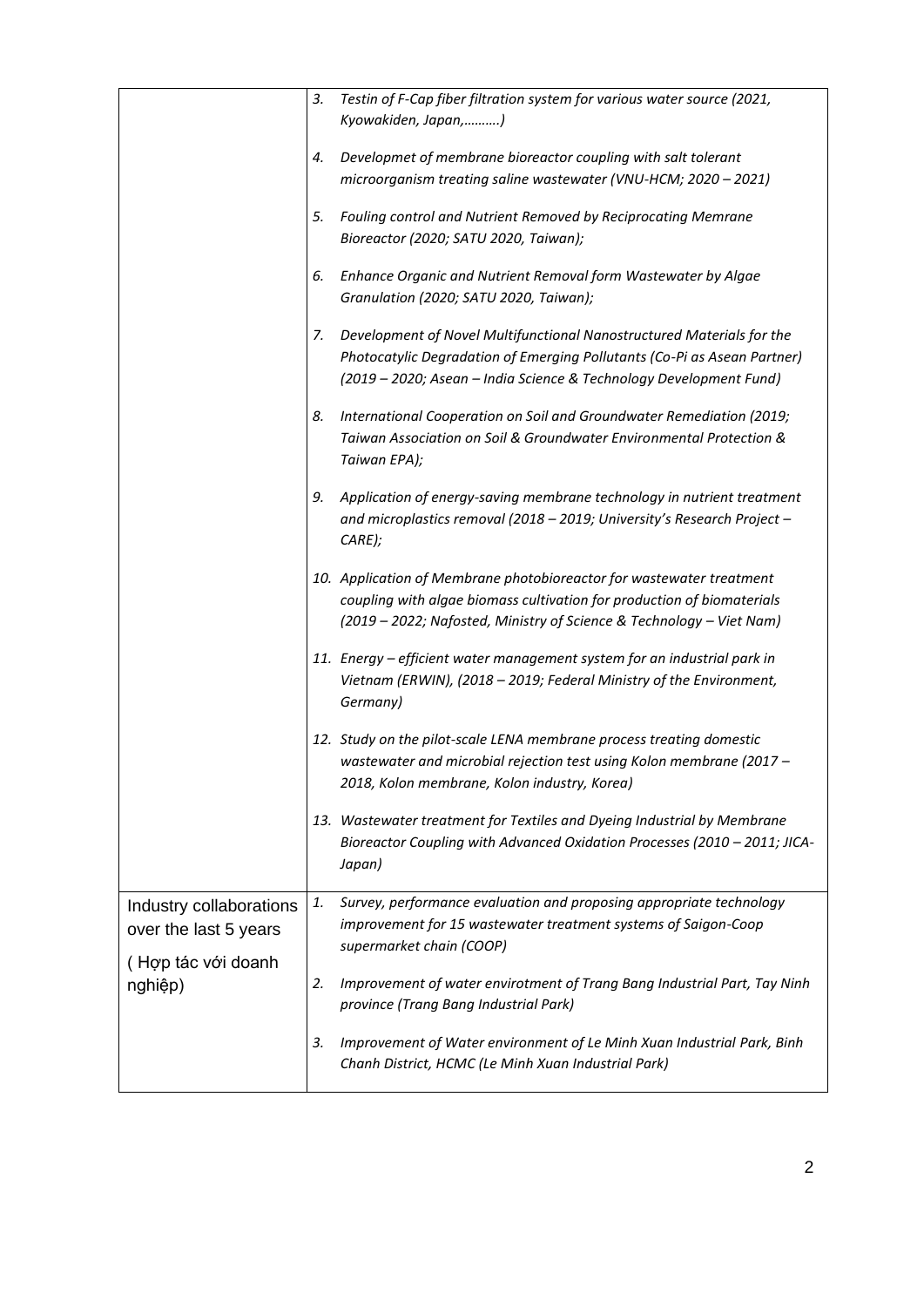|                        | 4.           | The solution to increasing nitrogen removal capacity in the wastewater                                                                                         |                |
|------------------------|--------------|----------------------------------------------------------------------------------------------------------------------------------------------------------------|----------------|
|                        |              | treatment system of Linh Trung Industrial Park 3 with a capacity of 4000                                                                                       |                |
|                        |              | $m3/day$ (Linh Trung Industrial Park 3.                                                                                                                        |                |
|                        |              |                                                                                                                                                                |                |
| Patents and            | <b>Title</b> |                                                                                                                                                                | Year           |
| proprietary rights     | 1.           | Ngo Thi Tra My, Nguyen                                                                                                                                         | submitted 2020 |
| (Sở hữu trí tuệ)       |              | Cong Nguyen (2020). A                                                                                                                                          |                |
|                        |              | tubular<br>submerged                                                                                                                                           |                |
|                        |              | membrane<br>distillation                                                                                                                                       |                |
|                        |              | (STMD)<br>method<br>and                                                                                                                                        |                |
|                        |              | apparatus for desalination,                                                                                                                                    |                |
|                        |              | <b>US Patent</b>                                                                                                                                               |                |
|                        | 2.           | Wetland roof technology                                                                                                                                        |                |
|                        |              | treating<br>domestic<br>for                                                                                                                                    |                |
|                        |              | wastewater (US Patent                                                                                                                                          | 2018           |
|                        |              | 9884780B2)                                                                                                                                                     |                |
|                        | з.           | <b>Bui Xuan Thanh</b> & Nguyen                                                                                                                                 |                |
|                        |              | Thao<br>Phuong<br>(2020).                                                                                                                                      |                |
|                        |              | Phuong Phap Xu Ly Nuoc                                                                                                                                         | 2019           |
|                        |              | Thai Sau Be Tu Hoai Bang                                                                                                                                       |                |
|                        |              | Be Loc Sinh Hoc Xuoi Dong                                                                                                                                      |                |
|                        |              | Gia The Day Sinh Hoc                                                                                                                                           |                |
|                        |              | (Down-flow<br>Hanging                                                                                                                                          |                |
|                        |              | Media Bioreactor                                                                                                                                               |                |
|                        |              |                                                                                                                                                                |                |
| Important publications | 1.           | Hoang H.G., Chiang C.F., Lin C., Wu C.Y., Lee C.W., Cheruiyot N.K., Tran H.T.,<br><b>Bui X.T.</b> (2021). Human Health Risk Simulation and Assessment of Heavy |                |
| over the last 5 years  |              | Metal Contamination in a River Affected by Industrial Activities,                                                                                              |                |
| (Bài Báo nối bật trong |              | Environmental Pollution, 285, 117414. (SCIE, Q1, IF: 6.792, ISSN: 0269-7491).                                                                                  |                |
| 5 năm gần)             | 2.           | Nguyen T.T., Bui X.T.*, Ngo H.H, Nguyen T.T.D, Nguyen K.Q., Nguyen H.H,                                                                                        |                |
|                        |              | Huynh K.P.H, Némery J., Fujioka T., Duong C.H., Varjani S., Dang B.T. (2021).                                                                                  |                |
|                        |              | Nutrient recovery and microalgae biomass production from urine by<br>membrane photobioreactor at low biomass retention times, Science of The                   |                |
|                        |              | Total Environment, 785, 147423 (SCIE, Q1, IF: 6.511, ISSN: 0048-9697).                                                                                         |                |
|                        | З.           | Dang B.T., Bui X.T.*, Tomoaki I.*, Ngo H.H, Jahng D., Lin C.*, Chen S.S., Lin                                                                                  |                |
|                        |              | K.Y., Nguyen T.T, Nguyen D.D., Saunders T. (2021). Microbial community                                                                                         |                |
|                        |              | response to Ciprofloxacin toxicity in sponge membrane bioreactor, Science of                                                                                   |                |
|                        | 4.           | the Total Environment, 773, 145041. (SCIE, Q1, IF: 6.511, ISSN: 0048-9697).<br>Tran H.T., Lin C.T.* Bui X.T.*, Itayama T., Dang B.T., Cheruiyot N.K., Hoang    |                |
|                        |              | H.G., Vu C.T. (2021). Bacterial community progression during food waste                                                                                        |                |
|                        |              | composting containing high dioctyl terephthalate (DOTP) concentration,                                                                                         |                |
|                        |              | Chemosphere, 265, 129064. (SCIE, Q1, IF: 5.778; ISSN: 0045-6535).                                                                                              |                |
|                        | 5.           | Ngo H.H., Bui X.T., Nghiem D. Long, Guo W. (2020). Green Technologies for                                                                                      |                |
|                        |              | Sustainable Water (Editorial), Bioresource Technology, 317, 123978. (SCIE,<br>Q1, IF: 7.539, ISSN: 0960-8524)                                                  |                |
|                        | 6.           | Nguyen T.T.D., Nguyen T.T., Binh Q.A., Bui X.T.*, Ngo H.H, Vo H.N.P, Lin K.Y.A,                                                                                |                |
|                        |              | Vo T.D.H, Guo W., Lin C.T., Breider F. (2020). Co-culture of microalgae-                                                                                       |                |
|                        |              | activated sludge for wastewater treatment and biomass production:                                                                                              |                |
|                        |              | Exploring their role under different inoculation ratios, Bioresource                                                                                           |                |
|                        |              | Technology, 314, 123754. (SCIE, Q1, IF: 7.539, ISSN: 0960-8524)                                                                                                |                |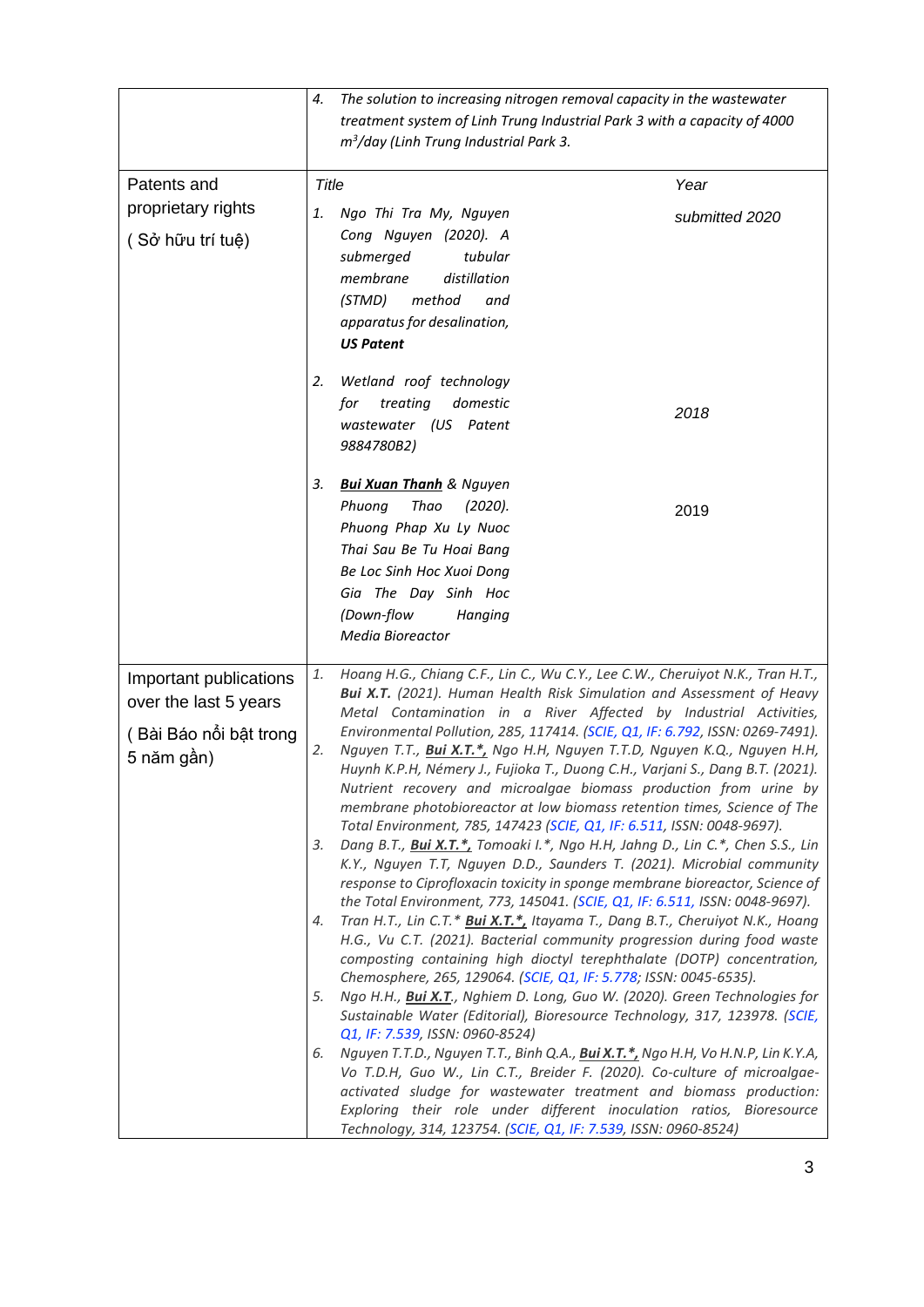|                                    | 7.                                                                          |                                                                                                                                                                 |                                                                                                                                                                 | <b>Bui X.T.*</b> , Vo T.D.H., Thao N.P., Nguyen V.T., Dao T.S., Nguyen P.D. (2020). |  |
|------------------------------------|-----------------------------------------------------------------------------|-----------------------------------------------------------------------------------------------------------------------------------------------------------------|-----------------------------------------------------------------------------------------------------------------------------------------------------------------|-------------------------------------------------------------------------------------|--|
|                                    |                                                                             |                                                                                                                                                                 | removal technologies, Environmental Technology & Innovation, 19, 101013                                                                                         | Microplastics pollution in wastewater: characteristics, occurrence and              |  |
|                                    |                                                                             | (SCIE, Q1, IF: 3.356, ISSN: 2352-1864).                                                                                                                         |                                                                                                                                                                 |                                                                                     |  |
|                                    | 8.                                                                          |                                                                                                                                                                 | Li M.H, Lin K.Y.*, Yang M.T. Bui X.T.*, Tsang D.C.W., (2020). Prussian Blue                                                                                     |                                                                                     |  |
|                                    |                                                                             |                                                                                                                                                                 | Carbon Sheet as a Magnetic Heterogeneous Catalyst for Activating                                                                                                | Analogue-derived Co/Fe Bimetallic Nanoparticles immobilized on S/N-doped            |  |
|                                    |                                                                             |                                                                                                                                                                 | Peroxymonosulfate in Water, Chemosphere, 244, 125444. (SCIE, Q1, IF:                                                                                            |                                                                                     |  |
|                                    |                                                                             | 5.778; ISSN: 0045-6535).                                                                                                                                        |                                                                                                                                                                 |                                                                                     |  |
|                                    | 9.                                                                          |                                                                                                                                                                 | Vo H.N.P., Le G.K., Nguyen T.M.H., Bui X.T.*, Nguyen K.H., Rene E.R., Vo<br>T.D.H, Cao N.D.T., Mohan R. (2019). Acetaminophen micropollutant:                   |                                                                                     |  |
|                                    |                                                                             |                                                                                                                                                                 | Historical and current occurrences, toxicity, removal strategies and                                                                                            |                                                                                     |  |
|                                    |                                                                             |                                                                                                                                                                 | transformation pathways in different environments, Chemosphere, 236,                                                                                            |                                                                                     |  |
|                                    |                                                                             |                                                                                                                                                                 | 124391. (SCIE, Q1, IF: 5.778; ISSN: 0045-6535).                                                                                                                 |                                                                                     |  |
|                                    |                                                                             |                                                                                                                                                                 | 10. T.D.H Vo T.D.H., Bui X.T.*, Nguyen D.D., Nguyen V.T., Ngo H.H., Guo W.,<br>Nguyen P.D., Nguyen C.N., Lin C. (2018). Wastewater treatment and biomass        |                                                                                     |  |
|                                    |                                                                             |                                                                                                                                                                 | growth of eight plants for shallow bed wetland roofs, Bioresource                                                                                               |                                                                                     |  |
|                                    |                                                                             |                                                                                                                                                                 | Technology, 247, 992-998. (SCIE, Q1, IF: 7.539, ISSN: 0960-8524).                                                                                               |                                                                                     |  |
|                                    |                                                                             |                                                                                                                                                                 | 11. Vo, C.T. Vu, Lin C.*, Bui, X.T.*, Erh, W.C., T.K.O. Nguyen, Shin, Y.C., Rene E.R.                                                                           |                                                                                     |  |
|                                    |                                                                             | (2019). An overview of the development of vertical sampling technologies for<br>ambient volatile organic compounds (VOCs), Journal of Environmental             |                                                                                                                                                                 |                                                                                     |  |
|                                    |                                                                             |                                                                                                                                                                 | Management 247 (2019) 401-412. (SCIE, Q1, IF: 5.647, ISSN: 0301-4797).                                                                                          |                                                                                     |  |
|                                    |                                                                             |                                                                                                                                                                 | 12. Nguyen T.T, Bui X.T.*, Dang B.T, Ngo H.H., Jahng D., Fujioka T., Chen S.S.,<br>Dinh Q.T., Nguyen N.C., Nguyen P.T.V. (2019). Effect of Ciprofloxacin dosage |                                                                                     |  |
|                                    |                                                                             |                                                                                                                                                                 |                                                                                                                                                                 | on the performance of sponge membrane bioreactor treating hospital                  |  |
|                                    |                                                                             | wastewater, Bioresource Technology, 273, 573-580. (SCIE, Q1, IF: 7.539,                                                                                         |                                                                                                                                                                 |                                                                                     |  |
|                                    |                                                                             | ISSN: 0960-8524).                                                                                                                                               |                                                                                                                                                                 |                                                                                     |  |
|                                    |                                                                             | 13. Vo H.N.P., Bui X.T.*, Nguyen T.M.H., Koottatep T & Bandyopadhyay A.<br>(2018). Insights of the Removal Mechanisms of Pharmaceutical and Personal            |                                                                                                                                                                 |                                                                                     |  |
|                                    |                                                                             |                                                                                                                                                                 | Care Products in Constructed Wetlands, Current Pollution Reports, 4, 93-103.                                                                                    |                                                                                     |  |
|                                    |                                                                             | (SCIE, IF: 6.000, ISSN: 2198-6592)                                                                                                                              |                                                                                                                                                                 |                                                                                     |  |
|                                    |                                                                             | 14. Vo T.D.H., Bui X.T.*, Nguyen D.D., Nguyen V.T., Ngo H.H., Guo W., Nguyen<br>P.D., Nguyen C.N., Lin C. (2018). Wastewater treatment and biomass growth       |                                                                                                                                                                 |                                                                                     |  |
|                                    |                                                                             | of eight plants for shallow bed wetland roofs, Bioresource Technology, 247,                                                                                     |                                                                                                                                                                 |                                                                                     |  |
|                                    |                                                                             |                                                                                                                                                                 | 992-998. (SCIE, Q1, IF: 7.539, ISSN: 0960-8524).                                                                                                                |                                                                                     |  |
|                                    |                                                                             | 15. Tin N.T., Thanh B.X.*, Phuc L.V., Dan N.P., Guo W., Ngo H.H. (2017). Removal<br>of antibiotics in sponge membrane bioreactors treating hospital wastewater: |                                                                                                                                                                 |                                                                                     |  |
|                                    |                                                                             | Comparison between hollow fiber and flat sheet membrane systems,                                                                                                |                                                                                                                                                                 |                                                                                     |  |
|                                    | Bioresource Technology, 240, 42-49. (SCIE, Q1, IF: 7.539, ISSN: 0960-8524). |                                                                                                                                                                 |                                                                                                                                                                 |                                                                                     |  |
|                                    |                                                                             |                                                                                                                                                                 | 16. Nhat P.T., Van T.T.T., Biec H.N., Dan N.P., Thanh B.X.*, Trong D.B., Tuan D.V.,<br>Park J., Guo W. Hao N.H. (2017). High rate nitrogen removal by ANAMMOX   |                                                                                     |  |
|                                    |                                                                             |                                                                                                                                                                 | internal circulation reactor (IC) for old landfill leachate treatment,                                                                                          |                                                                                     |  |
|                                    |                                                                             |                                                                                                                                                                 | Bioresource Technology, 234, 281-288. (SCIE, Q1, IF: 7.539, ISSN: 0960-8524).                                                                                   |                                                                                     |  |
| Activities in specialist           |                                                                             | Organisation                                                                                                                                                    | Role                                                                                                                                                            | Period                                                                              |  |
| bodies over the last 5             |                                                                             | <b>NAFOSTED</b>                                                                                                                                                 | Member                                                                                                                                                          | $2017 - 2019$ , 2019 -                                                              |  |
| years (Hoạt động cá                |                                                                             |                                                                                                                                                                 |                                                                                                                                                                 | 2021, 2020 - 2022                                                                   |  |
| nhân đặc trưng trong<br>5 năm gần) |                                                                             |                                                                                                                                                                 |                                                                                                                                                                 |                                                                                     |  |
|                                    |                                                                             | <b>Bioresource</b>                                                                                                                                              | <b>Editor Board</b>                                                                                                                                             |                                                                                     |  |
|                                    |                                                                             | Technology (BITE,                                                                                                                                               | Member                                                                                                                                                          | 2020                                                                                |  |
|                                    |                                                                             | Elsevier, SCIE, Q1),                                                                                                                                            |                                                                                                                                                                 |                                                                                     |  |